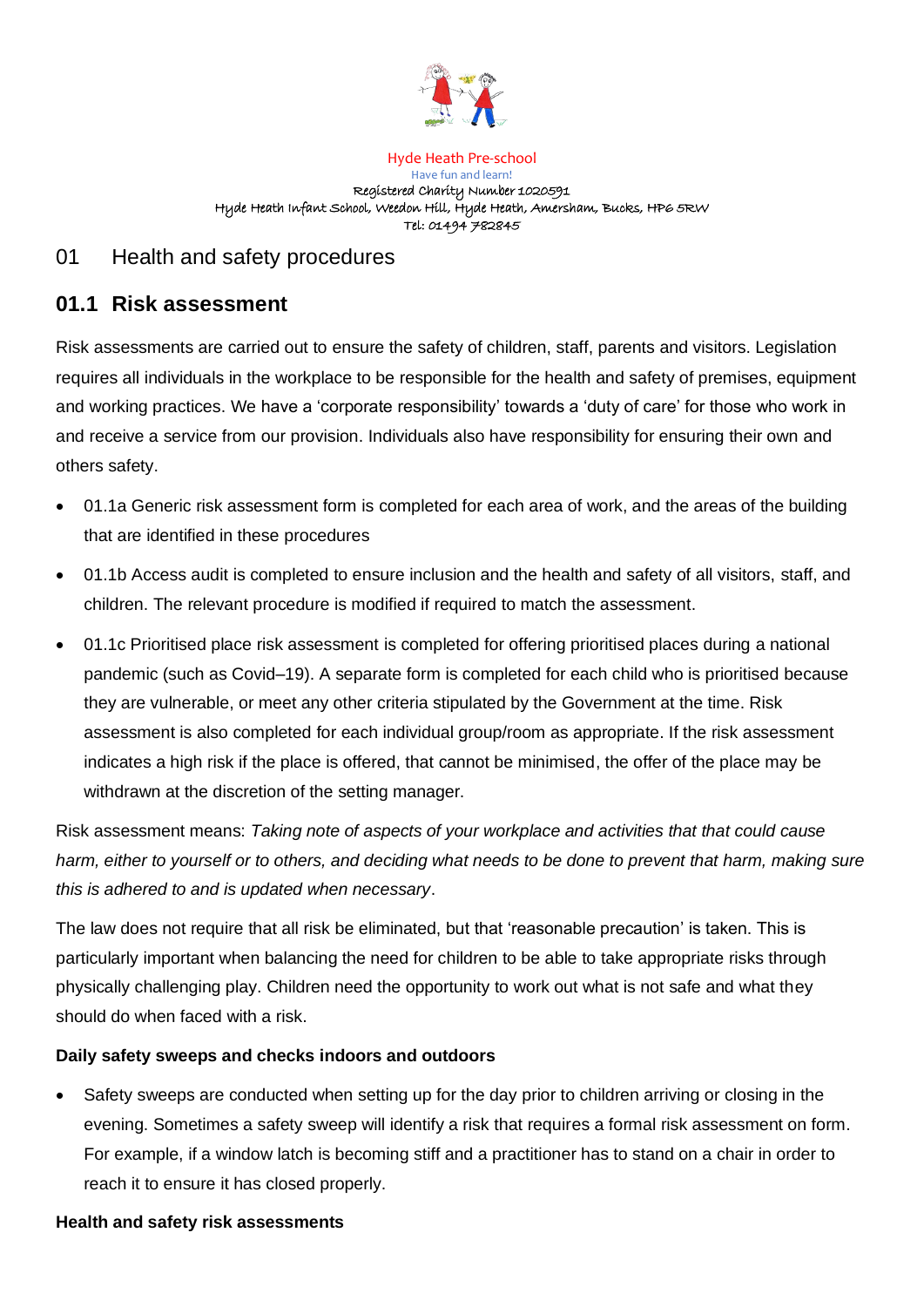Health and safety risk assessments inform procedures. Staff and parents should be involved in reviewing risk assessments and procedures, as they are the ones with first-hand knowledge as to whether the control measures are effective and they can give an informed view to help update procedures accordingly.

The setting manager undertakes training and ensures staff have adequate training in health and safety matters. The setting managers also ensures that checks/work to premises are carried out and records are kept.

- Gas safety by a Gas Safe registered gas/heating engineer.
- Electricity safety by a qualified electrician.
- Fire precautions to check that all fire-fighting equipment and alarms are in working order.
- Hot air heating systems/air conditioning systems cleaned and checked.
- Deep clean is carried out in kitchen.

The setting manager ensures that staff members carry out risk assessments that include relevant aspects of fire safety, food safety, in each of the following areas of the premises:

- Entrance and exits.
- Outdoor areas.
- Passageways, stairways and connecting areas.
- Group rooms.
- Sleep areas.
- Main kitchen.
- Staff/parent's room.
- Rooms used by others or for other purposes.

The setting manager ensures staff members carry out risk assessment for off-site activities, such as children's outings (including use of public transport), including:

- forest school and beach school.
- home visits
- other duties off-site such as attending meetings, banking etc

The setting manager ensures staff members carry out risk assessment for work practice including:

- changing babies, and the intimate care of young children and older children
- arrivals and departures
- preparation of milk and other food/drink for babies
- children with allergies and special dietary needs or preferences